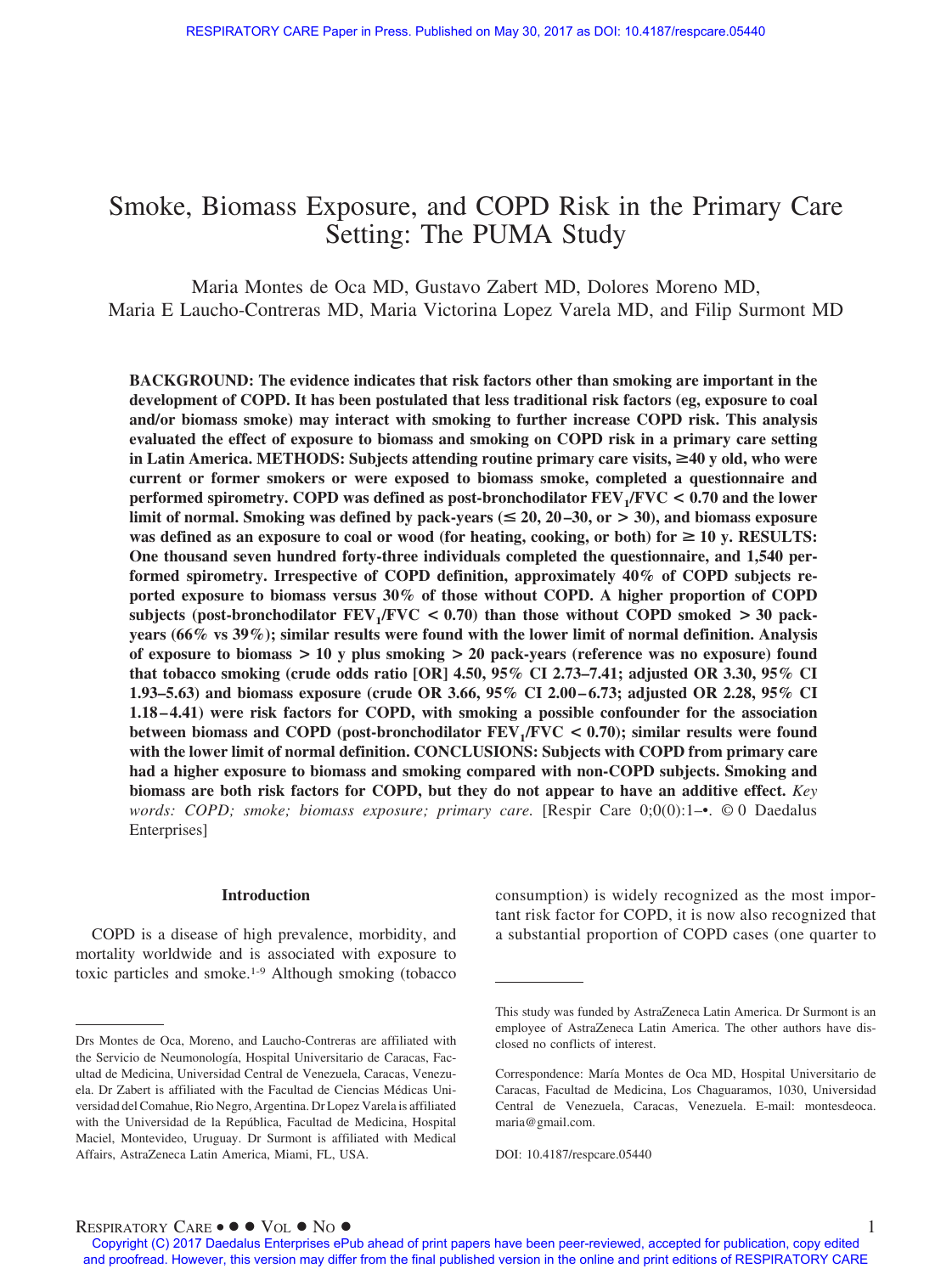one third of all cases) cannot be explained only by smoking, and the disease also occurs in non-smokers. A statement by the American Thoracic Society on novel risk factors and the global burden of COPD reported that the population-attributable fraction for smoking as a cause of COPD was  $\leq 80\%$  of those involved in most clinical studies, indicating that other risk factors in addition to cigarette smoking are important in the development of the disease.10

The Latin American Project for the Investigation of Lung Disease (PLATINO) population-based study showed that among 5,315 subjects studied, 2,278 had never smoked, and 3,036 were current or ex-smokers. COPD was observed in 3.5% of those who had never smoked and in 7.5% of those who had smoked.11 The prevalence of COPD in those who have never smoked has also been reported in other population-based studies.12-15

The results of these population-based studies suggest that predictors of COPD in those who have never smoked include older age, female sex, a prior diagnosis of asthma or tuberculosis, lower education level, increased body mass index, exposure to environmental tobacco smoke or coal and/or biomass smoke, poor ventilation in the kitchen, a family history of respiratory disease, and childhood respiratory diseases.<sup>11-13</sup> However, it has been suggested that some of these less traditional COPD risk factors, in particular biomass exposure, may interact with smoking to further increase the risk of COPD. Moreover, Lopez-Campos et al<sup>16</sup> showed that subjects with COPD who were exposed to both tobacco and biomass smoke had increased oxygen usage and decreased quality of life.

There is a relative lack of information from the primary care setting regarding the history of smoking and biomass exposure in patients with and without COPD as well as on the possible additive effect among these exposures to increase the risk of COPD. Recently, the PUMA (Prevalence Study and Regular Practice, Diagnosis, and Treatment Among General Practitioners in Populations at Risk of COPD in Latin America) study, conducted in a primary care setting, evaluated the prevalence of air flow limitation in a population at risk for COPD.17,18 This study offered a good opportunity to assess different aspects of the disease in a large international primary care sample from Latin America. Therefore, the aims of the present study were to: (1) describe the history of smoking and biomass exposure in this primary care population; (2) analyze the exposure to biomass and smoking in COPD (using different spirometric definitions) and non-COPD subjects; and (3) measure the association between biomass exposure and tobacco smoking (pack-years) and COPD (using different spirometric definitions).

# **QUICK LOOK**

#### **Current knowledge**

COPD is associated with exposure to toxic particles and smoke. Although smoking (tobacco consumption) is widely recognized as the most important risk factor for COPD, it is now also recognized that a substantial proportion of COPD cases cannot be explained only by smoking. It has been suggested that the interaction of some less traditional COPD risk factors, such biomass exposure, with smoking might further increase the risk of COPD.

## **What this paper contributes to our knowledge**

In a primary care setting in 4 Latin American countries, approximately 40% of subjects with COPD reported exposure to biomass versus 30% of those without COPD. A higher proportion of subjects with COPD than those without COPD smoked  $>$  30 pack-years (66% vs 39%). Biomass exposure  $(> 10 y)$  and tobacco smoking  $(> 20$ pack-years) (no exposure as reference) were risk factors for COPD, but they do not appear to have an additive effect.

#### **Methods**

The PUMA study was conducted in primary care settings in Argentina, Colombia, Venezuela, and Uruguay. The complete methodology has been published elsewhere.<sup>17-20</sup> Briefly, this was a multi-center, multinational, cross-sectional, non-interventional study including primary care centers without direct connection with respiratory medicine specialists that were selected to reflect national primary care practice in terms of geographical distribution and health-care sector. Subjects were recruited during routine spontaneous or scheduled medical appointments unrelated to the study (with or without symptoms). The study was approved by the ethics committees for each site. All subjects provided written informed consent.

At-risk subjects were included if they were  $\geq 40$  y of age, current or ex-smokers ( $\geq 10$  pack-years,  $\geq 50$  pipes/y,  $or \ge 50$  cigars/y), and/or exposed to biomass smoke (wood or coal for cooking or heating; exposure  $\geq 100$  h/y). Participants completed a modified version of the PLATINO study questionnaire<sup>1</sup> for information on factors potentially associated with COPD; these included demographics, smoking habits, biomass exposure, education, employment, respiratory symptoms, use of respiratory medication, and prior spirometric testing. Data on prior medical diagnosis of tuberculosis, asthma, chronic bronchitis, emphysema, COPD, self-reported exacerbations, and hospitalizations

Copyright (C) 2017 Daedalus Enterprises ePub ahead of print papers have been peer-reviewed, accepted for publication, copy edited and proofread. However, this version may differ from the final published version in the online and print editions of RESPIRATORY CARE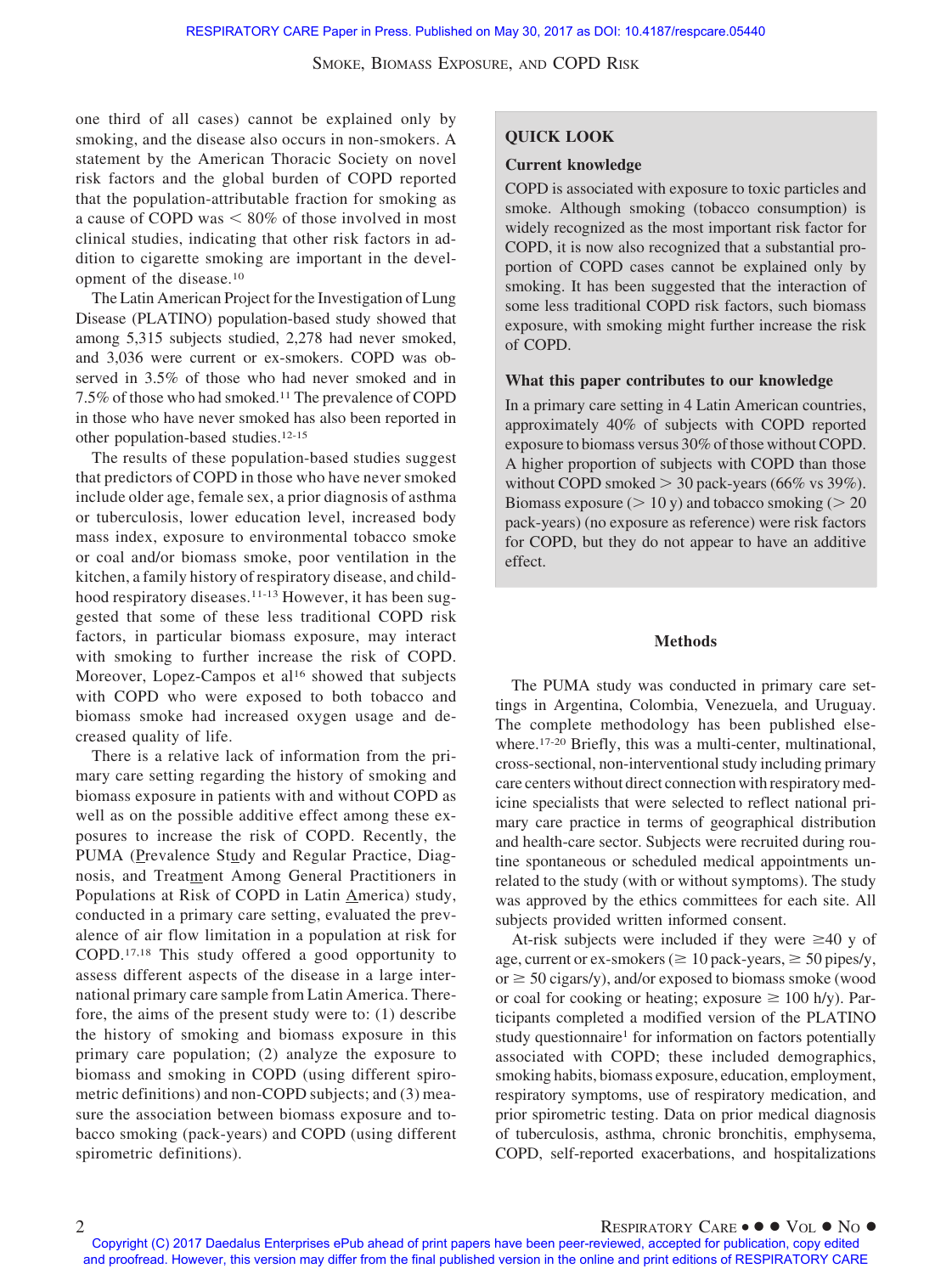were also obtained. Spirometry was performed using the portable, battery-operated ultrasound Easy One spirometer (ndd Medical Technologies, Zurich, Switzerland). Spirometry tests were performed at baseline and 15 min after the administration of 400  $\mu$ g of salbutamol, according to the American Thoracic Society criteria of acceptability and reproducibility.

The definition of COPD proposed by the Global Initiative for Chronic Obstructive Lung Disease was used: postbronchodilator  $FEV_1/FVC < 0.70$ .<sup>21</sup> The post-bronchodilator lower limit of normal for  $FEV<sub>1</sub>/FVC$  criteria was also used. Smoking was defined by pack-years ( $\leq 20$ , 20–30,  $or > 30$ , and biomass exposure was defined as the history of exposure to coal or wood (for heating, cooking, or both) at for  $\geq 10$  y.

#### **Statistical Analysis**

We performed descriptive analysis using relative frequencies for the variables and comparison of the groups with and without COPD using a chi-square test for heterogeneity. Also, the mean duration of tobacco exposure (smoked pack-years) and of biomass exposure were obtained.

For the crude and adjusted models, we used a logistic regression analysis to determine odds ratios (ORs) and the respective 95% CIs. For the adjusted model, we used as confounders the following variables: sex (male/female), age (complete years), skin color (white/non-white), schooling (complete years of formal education), body mass index (kg/m<sup>2</sup>), modified Medical Research Council scale, cough (yes/no), and phlegm (yes/no). For the analysis of a possible association of tobacco smoking plus biomass with COPD, these measures were mutually adjusted. All analyses were performed using Stata release 13 (StataCorp, College Station, Texas).  $P$  values  $\leq .05$  were considered statistically significant.

#### **Results**

Participation rates in the PUMA study have been published previously.17-20 Among the 1,743 subjects who completed interviews, 1,540 had acceptable spirometry. Based on post-bronchodilator  $FEV<sub>1</sub>/FVC < 0.70$  criteria, COPD was present in 309 subjects and was present in 226 subjects using lower limit of normal criteria.

Baseline demographics and characteristics of subjects with or without COPD in the PUMA population, according to post-bronchodilator  $FEV_1/FVC < 0.70$  and lower limit of normal criteria, are shown in Table 1. As expected, subjects with COPD (defined using either criteria) were older, predominantly male, had a lower body mass index  $(< 25 \text{ kg/m}^2)$ , reported more respiratory symptoms (dyspnea, cough, and phlegm), had more self-reported asthma, and had a modified Medical Research Council score of  $\geq$  2 compared with those without COPD.

Exposure to biomass for  $> 10$  y and to tobacco smoke for  $\geq 10$  pack-years in subjects with COPD according to post-bronchodilator  $FEV_1/FVC < 0.70$  criteria and lower limit of normal criteria are shown in Figures 1 and 2, respectively. Irrespective of the COPD definition used, a greater proportion of subjects with COPD (approximately 40%) reported exposure to biomass in comparison with subjects without COPD (approximately 30%) (Fig. 1). A greater proportion of subjects with COPD, defined by postbronchodilator  $FEV_1/FVC < 0.70$ , compared with subjects without COPD, smoked  $> 30$  pack-years (66% vs 39%); similar results were found for COPD according to the lower limit of normal criteria (Fig. 2).

The mean number of pack-years smoked and the mean years of biomass exposure in subjects with COPD, using either definition of COPD, were higher than in those with COPD than in those without the disease (Fig. 3). Subjects with COPD, for both definitions, had an average of 44 pack-years of tobacco smoking and 12 y of biomass exposure (Fig. 3).

The association between biomass exposure and tobacco smoking (pack-years smoked) with COPD is shown in Table 2. Biomass exposure  $(> 10 y)$  was found to be a risk factor for COPD (defined using both criteria) in the crude analysis, with the risk of COPD increasing with increased exposure (Table 2); however, this did not reach statistical significance in the adjusted analysis (subjects who were exposed to biomass could be also smokers; therefore, they could be exposed to both biomass and smoke). The lack of statistical significance in the adjusted analysis could be due to the concomitant presence of smoking. Smoking  $>$  20 pack-years was found to be a risk factor for COPD (defined using both criteria) in both the crude and adjusted analysis, with increased smoking further increasing the risk of COPD (Table 2). In the analysis of exposure to biomass and/or smoking, it would appear that whereas both tobacco smoking and biomass exposure are risk factors for COPD (the unique effects of those only exposed to biomass or to smoking are significant), the adjusted OR might suggest that smoking is a possible confounding factor for the association between biomass and COPD (Table 2).

#### **Discussion**

The main findings of this study on tobacco smoke, biomass exposure, and COPD risk in a primary care setting were as follows. First, a higher proportion of subjects with COPD reported exposure to biomass and tobacco smoke compared with those without COPD, and the most frequent source of biomass exposure was cooking. Second, increased tobacco smoking and biomass exposure further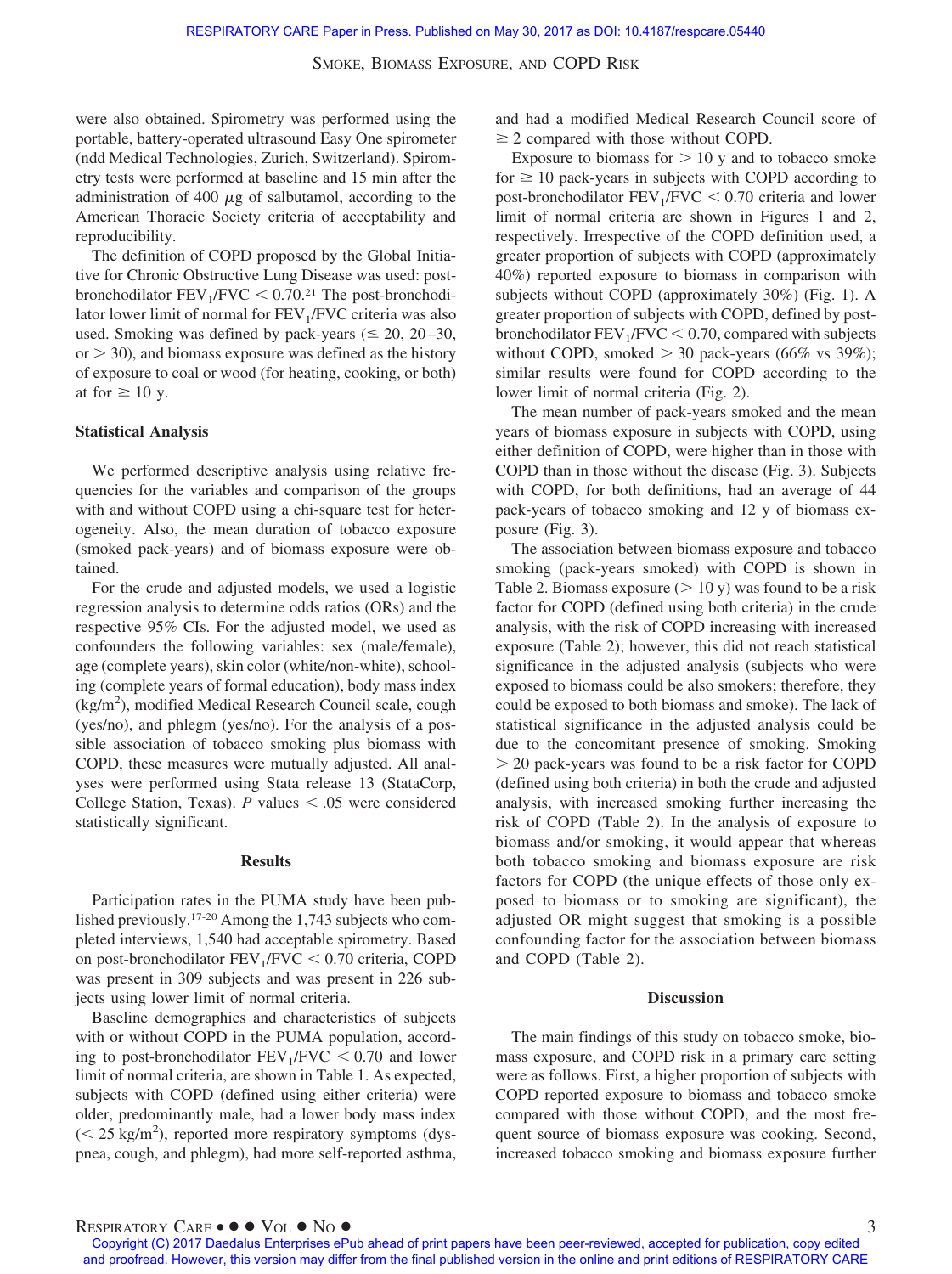| Variable                                    |                             | Post-Bronchodilator<br>FEV <sub>1</sub> /FVC < 0.70 |                  | Lower Limit of Normal       |                        |                  |  |
|---------------------------------------------|-----------------------------|-----------------------------------------------------|------------------|-----------------------------|------------------------|------------------|--|
|                                             | No COPD,<br>% $(n = 1,231)$ | COPD,<br>% $(n = 309)$                              | $\boldsymbol{P}$ | No COPD,<br>% $(n = 1,314)$ | COPD,<br>% $(n = 226)$ | $\boldsymbol{P}$ |  |
| Sex                                         |                             |                                                     | .006             |                             |                        | .057             |  |
| Female                                      | 52.7                        | 44.0                                                |                  | 52.0                        | 45.1                   |                  |  |
| Male                                        | 47.3                        | 56.0                                                |                  | 48.0                        | 54.9                   |                  |  |
| Age, y (complete)                           |                             |                                                     | < .001           |                             |                        | < .001           |  |
| $40 - 49$                                   | 23.8                        | 2.2                                                 |                  | 21.8                        | 5.8                    |                  |  |
| $50 - 59$                                   | 38.3                        | 23.0                                                |                  | 36.9                        | 25.2                   |                  |  |
| $60+$                                       | 37.9                        | 74.8                                                |                  | 41.3                        | 69.0                   |                  |  |
| Skin color                                  |                             |                                                     | .66              |                             |                        | .21              |  |
| White                                       | 55.3                        | 53.9                                                |                  | 55.7                        | 51.1                   |                  |  |
| Non-white                                   | 44.7                        | 46.1                                                |                  | 44.3                        | 48.9                   |                  |  |
| Schooling, y (complete) of formal education |                             |                                                     | .12              |                             |                        | .14              |  |
| $0 - 8$                                     | 48.4                        | 53.4                                                |                  | 48.6                        | 54.0                   |                  |  |
| $9+$                                        | 51.6                        | 46.6                                                |                  | 51.4                        | 46.0                   |                  |  |
| BMI, $\text{kg/m}^2$                        |                             |                                                     | < .001           |                             |                        | < 0.001          |  |
| $<$ 25.0                                    | 24.8                        | 44.7                                                |                  | 25.3                        | 49.1                   |                  |  |
| $25.0 - 29.9$                               | 40.4                        | 34.6                                                |                  | 40.4                        | 32.7                   |                  |  |
| $\geq 30$                                   | 34.8                        | 20.7                                                |                  | 34.3                        | 18.1                   |                  |  |
| mMRC dyspnea scale                          |                             |                                                     | < 0.001          |                             |                        | < .001           |  |
| N <sub>o</sub>                              | 58.5                        | 36.4                                                |                  | 57.9                        | 32.7                   |                  |  |
| $\mathbf{1}$                                | 19.9                        | 19.9                                                |                  | 19.8                        | 20.6                   |                  |  |
| $\sqrt{2}$                                  | 10.8                        | 17.8                                                |                  | 11.4                        | 16.8                   |                  |  |
| 3                                           | 9.2                         | 18.2                                                |                  | 9.1                         | 21.5                   |                  |  |
| $\overline{4}$                              | 1.7                         | 7.7                                                 |                  | 1.9                         | 8.4                    |                  |  |
| Cough                                       |                             |                                                     | < .001           |                             |                        | < 0.001          |  |
| N <sub>o</sub>                              | 70.6                        | 56.3                                                |                  | 69.7                        | 56.2                   |                  |  |
| Yes                                         | 29.4                        | 43.7                                                |                  | 10.3                        | 43.8                   |                  |  |
| Phlegm                                      |                             |                                                     | < 0.001          |                             |                        | < 0.001          |  |
| N <sub>o</sub>                              | 74.0                        | 55.0                                                |                  | 72.9                        | 54.4                   |                  |  |
| Yes                                         | 26.0                        | 45.0                                                |                  | 27.1                        | 45.6                   |                  |  |
| Self-reported asthma                        |                             |                                                     | < .001           |                             |                        | < 0.001          |  |
| N <sub>o</sub>                              | 87.9                        | 73.5                                                |                  | 87.2                        | 72.1                   |                  |  |
| Yes                                         | 12.1                        | 26.5                                                |                  | 12.8                        | 27.9                   |                  |  |
| Self-reported tuberculosis                  |                             |                                                     | .13              |                             |                        | .57              |  |
| N <sub>o</sub>                              | 98.9                        | 97.7                                                |                  | 98.7                        | 98.2                   |                  |  |
| Yes                                         | 1.1                         | 2.3                                                 |                  | 1.3                         | 1.8                    |                  |  |
| Self-reported lung cancer                   |                             |                                                     | .83              |                             |                        | .84              |  |
| N <sub>o</sub>                              | 99.6                        | 99.7                                                |                  | 99.6                        | 99.6                   |                  |  |
| Yes                                         | 0.4                         | 0.3                                                 |                  | 0.4                         | 0.4                    |                  |  |
| $BMI = body$ mass index                     |                             |                                                     |                  |                             |                        |                  |  |

Table 1. Baseline Demographics and Characteristics of Subjects With and Without COPD, According to Post-Bronchodilator  $FEV_1/FVC < 0.70$ and Lower Limit of Normal Criteria

 $mMRC =$  modified Medical Research Council

increased the risk of COPD, but smoking appeared to be a confounding factor for the association of biomass and COPD.

The major effects of smoking in COPD have been extensively documented for many years. Several populationbased studies in primary care settings have reported the smoking pattern in subjects with and without COPD.<sup>22-24</sup> In the PLATINO study, tobacco smoking was higher in subjects with COPD compared with those without COPD (19.4 vs 9.1 pack-years). The proportions of current smokers and ex-smokers were also higher in those with COPD than in those without the disease (current smokers: 36.0% vs 28.8%; ex-smokers: 32.5% vs 26.8%).22 In addition, both females and males with COPD reported higher tobacco smoking compared with persons without COPD (females: 11.6 pack-years vs 6.0 pack-years; males: 26.5 pack-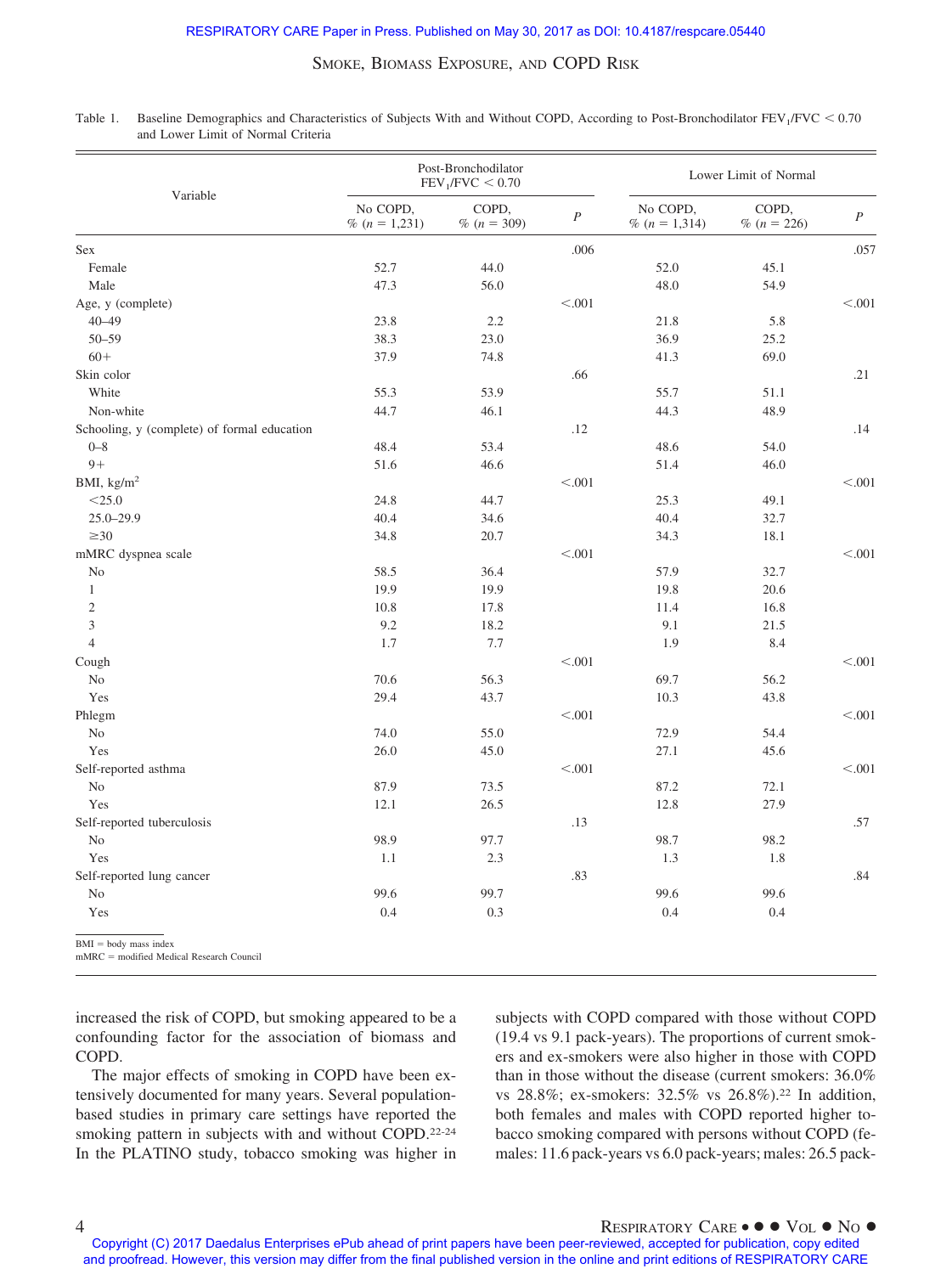

Fig. 1. Exposure to biomass (defined using lower limit of normal criteria [A] and post-bronchodilator FEV<sub>1</sub>/FVC  $<$  0.70 [B]) in subjects with and without COPD.



Fig. 2. Exposure to pack-years smoked (defined using lower limit of normal criteria [A] and post-bronchodilator FEV<sub>1</sub>/FVC  $<$  0.70 [B]) in subjects with and without COPD.

years vs 14.1 pack-years).23 Data from a primary care study of subjects at least 45 y of age and with a history of smoking showed that subjects with COPD have a higher smoking index than those without COPD (52.6 pack-years vs 32.1 pack-years).24 The results of the present analysis indicate that a larger proportion of subjects with COPD than those without COPD smoked  $>$  30 pack-years (66%) vs 39%). The proportion of subjects who smoked  $\leq 20$ pack-years was only 18% in the group with COPD (defined as post-bronchodilator  $\text{FEV}_1/\text{FVC} < 0.70$ ) and 37.5% in those without the disease. Our results, therefore, are consistent with previous reports and argue in favor of smok-

# RESPIRATORY CARE •  $\bullet \bullet$  Vol  $\bullet$  No  $\bullet$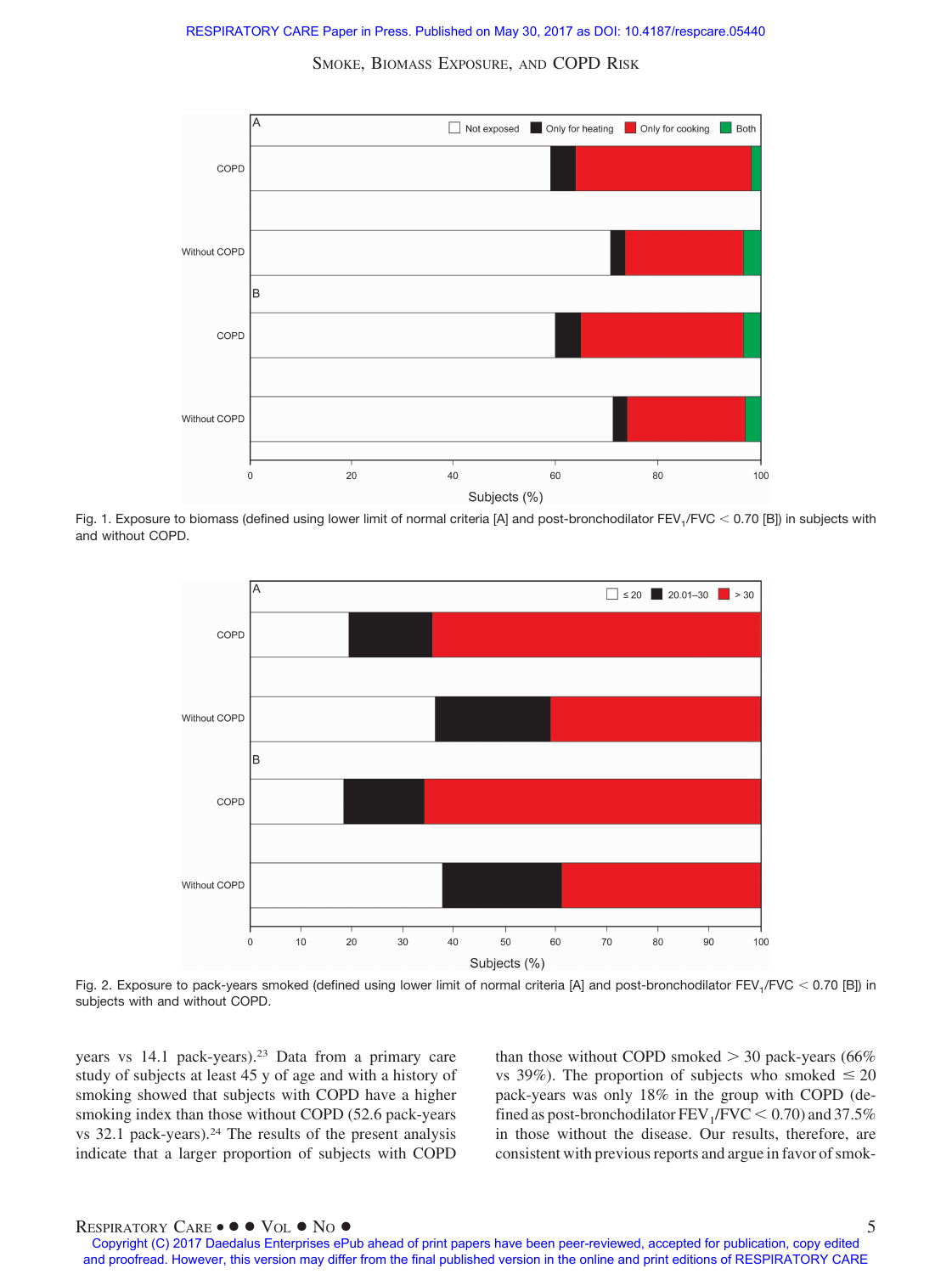

Fig. 3. Exposure to biomass (mean years) and pack-years smoked (defined using post-bronchodilator FEV<sub>1</sub>/FVC  $<$  0.70 [A] and lower limit of normal criteria [B]) in subjects with and without COPD.

| Table 2. |  | Association of Biomass Exposure and Tobacco Smoking With COPD |  |  |
|----------|--|---------------------------------------------------------------|--|--|
|          |  |                                                               |  |  |

| Variable                                           | Post-Bronchodilator $FEV_1/FVC < 0.70$ |                |                         | Lower Limit of Normal |                      |                  |                         |                  |
|----------------------------------------------------|----------------------------------------|----------------|-------------------------|-----------------------|----------------------|------------------|-------------------------|------------------|
|                                                    | Crude<br>OR (95% CI)                   | $\overline{P}$ | Adjusted<br>OR (95% CI) | $\overline{P}$        | Crude<br>OR (95% CI) | $\boldsymbol{P}$ | Adjusted<br>OR (95% CI) | $\boldsymbol{P}$ |
| Biomass, y exposed                                 |                                        | < 0.001        |                         | .26                   |                      | .003             |                         | .62              |
| $\Omega$                                           | 1.00                                   |                | 1.00                    |                       | 1.00                 |                  | 1.00                    |                  |
| $>0-10$                                            | $1.57(1.10-2.24)$                      |                | $1.27(0.84 - 1.93)$     |                       | $1.18(0.78 - 1.77)$  |                  | $0.90(0.56 - 1.44)$     |                  |
| >10                                                | $2.02(1.50-2.73)$                      |                | $1.34(0.92 - 1.96)$     |                       | $1.75(1.26-2.44)$    |                  | $1.15(0.76 - 1.74)$     |                  |
| Biomass, y exposed                                 |                                        | < 0.001        |                         | .25                   |                      | .001             |                         | .57              |
| $0 - 10$                                           | 1.00                                   |                | 1.00                    |                       | 1.00                 |                  | 1.00                    |                  |
| >10                                                | $1.75(1.33 - 2.30)$                    |                | $1.23(0.87-1.74)$       |                       | $1.67(1.23 - 2.26)$  |                  | $1.19(0.81 - 1.75)$     |                  |
| Pack-years smoked                                  |                                        | < 0.001        |                         | < 0.001               |                      | < 0.01           |                         | < 0.001          |
| $\leq$ 20                                          | 1.00                                   |                | 1.00                    |                       | 1.00                 |                  | 1.00                    |                  |
| $>20-30$                                           | $1.44(0.94 - 2.23)$                    |                | $1.41(0.87 - 2.29)$     |                       | $1.33(0.82 - 2.16)$  |                  | $1.27(0.75 - 2.17)$     |                  |
| >30                                                | $3.67(2.62 - 5.19)$                    |                | $2.63(1.80-3.84)$       |                       | $3.13(2.15-4.56)$    |                  | $2.25(1.48-3.40)$       |                  |
| Pack-years smoked                                  |                                        | < 0.001        |                         | < 0.001               |                      | < 0.001          |                         | .001             |
| $\leq$ 20                                          | 1.00                                   |                | 1.00                    |                       | 1.00                 |                  | 1.00                    |                  |
| >20                                                | $2.84(2.04-3.95)$                      |                | $2.21(1.54 - 3.18)$     |                       | $2.48(1.72 - 3.57)$  |                  | $1.91(1.28 - 2.85)$     |                  |
| Biomass ( $> 10 y$ ) and/or<br>pack-years $(> 20)$ |                                        | < 0.001        |                         | < 0.001               |                      | < 0.001          |                         | .006             |
| No exposure                                        | 1.00                                   |                | 1.00                    |                       | 1.00                 |                  | 1.00                    |                  |
| Only biomass                                       | $3.66(2.00-6.73)$                      |                | $2.28(1.18-4.41)$       |                       | $3.23(1.66 - 6.27)$  |                  | $2.14(1.05-4.36)$       |                  |
| Only pack-years                                    | $4.50(2.73 - 7.41)$                    |                | $3.30(1.93 - 5.63)$     |                       | $3.73(2.16-6.43)$    |                  | $2.80(1.56 - 5.03)$     |                  |
| <b>B</b> oth                                       | $6.94(4.08 - 11.80)$                   |                | $3.43(1.87 - 6.29)$     |                       | $5.50(3.08-9.79)$    |                  | $2.77(1.42 - 5.39)$     |                  |

Adjusted analyses were made using sex, age, skin color, schooling, body mass index, self-reported asthma diagnosis, Modified Medical Research Council scale for dyspnea, cough, and phlegm as confounding variables. All analyses were mutually adjusted for smoking and biomass.  $OR = \text{odds ratio}$ 

ing as a strong risk factor for COPD, with higher COPD risk with increased smoking, although this population already has a moderate-to-high tobacco use.

Although cross-sectional and cohort studies have consistently shown that smoking is one of the most important risk factors for COPD, a wide variation in the populationattributable fraction for smoking as a cause of COPD has been reported (ranging from 9.7 to 97.9%).<sup>10</sup> The evidence indicates that a substantial proportion of COPD cases cannot be attributed to smoking and that other risk factors are important in the development of COPD.11-13,25,26 In the PLATINO study, age, current smoking status, indoor exposure to coal, and exposure to dust in the workplace were the risk factors presenting the highest etiological fractions for COPD.1 Attributable risk for COPD was 52% for being  $\geq$  60 y of age, and for modifiable risk factors, the risk was 27% for being a current smoker, 11% for exposure to coal for  $\geq 10$  y, and 9% for exposure to dust in the workplace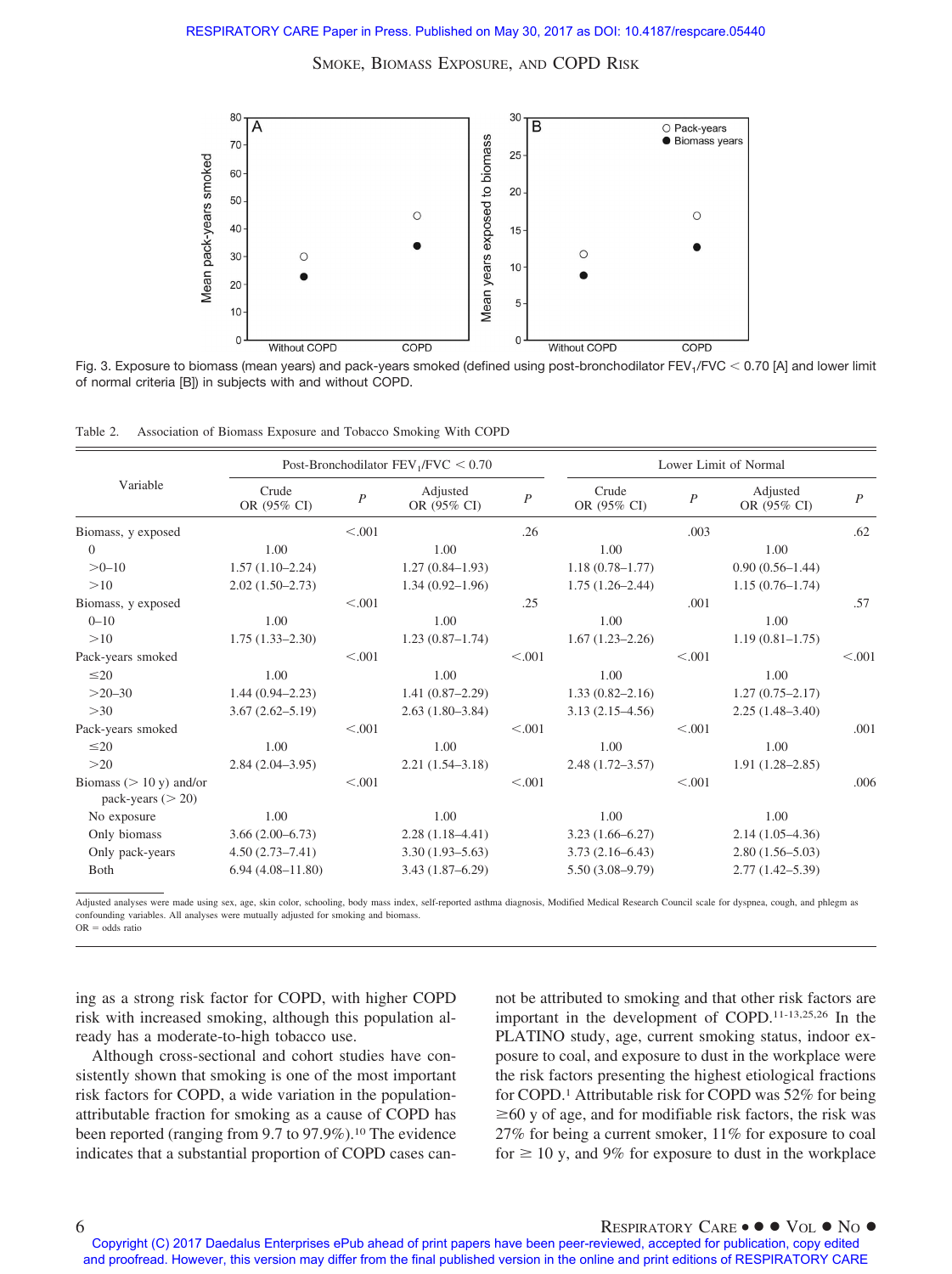for  $\geq 10$  y. Other factors, including male sex, poor education, exposure to biomass, history of tuberculosis, low body mass index, and childhood admission due to respiratory problems, presented an attributable risk  $\leq 10\%$ .<sup>1</sup>

A sub-analysis of the BOLD program assessed the risk factors for COPD, and it found significant associations between COPD and smoking, environmental tobacco exposure, age, education, tuberculosis, hospitalization for respiratory illness before the age of 10 y, a family history of COPD, and working in dusty jobs.26 Additional evidence for the contribution of other risk factors besides smoking results from the occurrence of COPD in those who have never smoked, with a prevalence ranging from 3 to 15% in different populations.<sup>12,13,25,27</sup> The PLATINO study reported a COPD prevalence of 3.5 and 7.5% in those who had never smoked and current/ex-smokers, respectively.<sup>11</sup> Terzikhan et al<sup>25</sup> found that COPD prevalence was 17.8% in smokers and 6.4% in non-smokers. The overall prevalence of COPD among non-smokers was 5.2% in a large Chinese population-based study<sup>12</sup> and  $6.4\%$  in a Canadian study (representing 27% of all COPD subjects).27 Using Global Initiative for Chronic Obstructive Lung Disease criteria to define COPD, the BOLD study reported an overall prevalence of 5.2% in those who had never smoked, which represented 27.7% (523 of 1,889) of all COPD cases.13 They identified that female sex, increased age, prior diagnosis of asthma, childhood infections, organic dust, and lower education levels were all associated with increased risk for COPD among those who had never smoked.13

The relationship between exposure to indoor biomass smoke and the development of COPD continues to be an area of controversy. The results of a meta-analysis showed that persons exposed to biomass smoke have an OR of 2.44 (95% CI 1.90 –3.33) for the development of COPD compared with those unexposed.28 The study also reported that exposure to tobacco smoke was a risk factor for the development of COPD in both sexes, although whether an interaction exists between these risk factors remains unclear.28 Another meta-analysis established that biomass exposure is associated with risk of COPD, but smoking status was not taken into account.29 In the BOLD study, biomass exposure was not different between those with or without COPD; however, when subjects with COPD were grouped by air-flow limitation severity, those with moderate to severe COPD reported more frequently a history of biomass exposure than control subjects.13 Zhong et al30 showed that biomass exposure was associated with an increased risk of developing COPD among a Chinese population, and the CanCOLD study showed that the relationship between biomass exposure and COPD remained when the analysis was adjusted for sex.27

Our findings are consistent with most of the previous studies in that biomass exposure is a risk factor for developing COPD. Moreover, a higher proportion of our COPD subjects reported exposure to biomass than those without COPD. A possible explanation for the discrepancies with other studies (BOLD or CanCOLD) could be the result of differences in the population studied (primary care setting vs population-based) and the source of biomass exposure (heating vs indoor cooking).

It has been postulated that some of the less traditional risk factors may interact with smoking to further increase the risk of COPD. However, few studies have compared the 2 smoke-related risk factors in the same population, and even fewer studies have tried to assess the interaction between these 2 factors for developing COPD. There are some important limitations when exploring this relationship, which include the different patterns of smoke exposure and measurement of the magnitude of each exposure. Most exposure estimations cannot predict the dose of contaminant and generally only estimate exposure time.31,32 The main exception is tobacco smoking, because packyears has been validated for cumulative smoking exposure as a risk factor for many diseases. This level of validation, without air quality measurement (particle pollution) or exposure biomarkers (eg, CO in exhaled air), is still in development or is lacking for exposure to other types of smoke (eg, biomass or other smoking, such as water-pipe or marijuana). Despite this limitation, some reports have explored these relationships.

Sood et al<sup>33</sup> determined whether wood smoke exposure was a risk factor for COPD in a current smoker population and whether aberrant gene promoter methylation in sputum modified this association. Their findings indicate that wood smoke exposure was independently associated with a lower  $FEV<sub>1</sub>$  and a higher prevalence of air-flow obstruction and chronic bronchitis, and these associations were stronger among current tobacco smokers. In addition, smokers who expressed aberrant promoter methylation of the p16 and GATA4 genes in sputum demonstrated stronger associations of wood smoke exposure and lower lung function than those without these epigenetic changes.<sup>33</sup> Another relevant finding in the study was that New Mexican non-Hispanic white persons were at greater risk for wood smoke-associated COPD than Hispanic persons in general. The authors concluded that exposure to wood smoke and gene promoter methylation synergistically increased the risk of reduced lung function in cigarette smokers, which supports an additive effect between current cigarette smoking and wood smoke exposure on some COPD phenotypes.33 Other authors also reported a significant negative correlation between biomass exposure and lung function, as well as a significant synergistic effect between smoking history and biomass exposure in terms of loss of lung function in a population  $\geq 18$  y of age.<sup>34</sup>

In contrast, a case-control Chinese study showed an increased risk of developing COPD associated with to-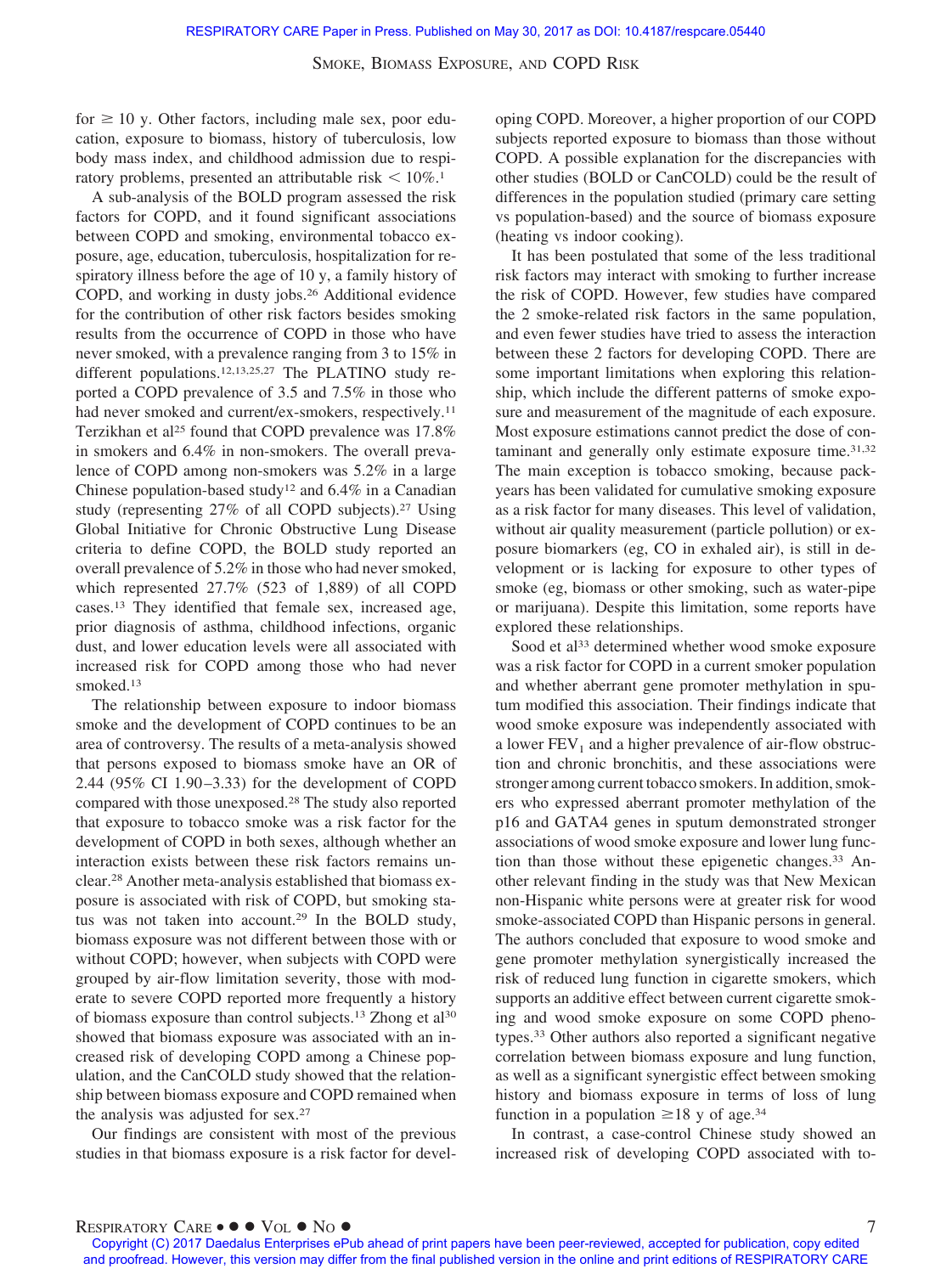bacco smoking but not with biomass exposure nor with both risk factors.35 However, a major limitation was that the authors did not explain the biomass exposure time estimation or the tobacco index.

Although our findings showed that tobacco smoking and biomass exposure are risk factors for COPD, they also indicate that smoking seemed to be a confounding factor for biomass. Therefore, they do not allow us to support a possible synergistic or additive effect between these risk factors that further increases the risk of COPD. One possible explanation for this is that the PUMA study evaluated an older population located in major cities in Latin America, whereas, for example, da Silva et al<sup>34</sup> studied a younger, rural population, whereas Sood et al<sup>33</sup> evaluated a New Mexican population. Overall, the lack of similar information from other multinational studies in a primary care setting from our region makes it difficult to compare results with the PUMA study.

This study has some limitations that should be highlighted. We acknowledge that the findings from this study cannot be extrapolated to all Latin American countries, because the study was only performed in 4 countries; this was the result of limited resources within the countries and the availability of centers to participate. Nevertheless, the study procedure used was the most sensible, given the operational possibilities in each country. Another limitation is that this was a transversal study and so was only designed to evaluate the characteristics of the subjects, and there was no follow-up; we did not assess any pathophysiological link for risk factors and COPD that could help to explain the findings. The difficulties in measuring exposure to biomass (self-reported history) could be another limitation when measuring the impact of this risk factor in the development of COPD. The associations between exposure to biomass and COPD tend to nullity due to the way biomass was measured. Unfortunately, more detailed information on biomass exposure was not collected, and further studies need to address this important issue for a better understanding of the real effect of biomass on COPD. Finally, due to the design of the PUMA study, there were no subjects without exposure to risk factors in the study population.

### **Conclusions**

The results of the present study indicate that subjects with COPD from primary care in Latin America had a higher exposure to biomass and tobacco smoke compared with those without the disease. Smoking and biomass exposure are both risk factors for COPD, but they do not seem to have an additive effect on the risk of COPD.

#### **ACKNOWLEDGMENTS**

Editorial support was provided by Ian Wright of Wright Medical Communications Ltd.

#### **REFERENCES**

- 1. Menezes AMB, Perez-Padilla R, Jardim JRB, Muiño A, Lopez MV, Valdivia G, et al. Chronic obstructive pulmonary disease in five Latin American cities (the PLATINO study): a prevalence study. Lancet 2005;366(9500):1875-1881.
- 2. Mannino DM, Buist AS. Global burden of COPD: risk factors, prevalence, and future trends. Lancet 2007;370(9589):765-773.
- 3. Buist AS, McBurnie MA, Vollmer WM, Gillespie S, Burney P, Mannino DM, et al. International variation in the prevalence of COPD (the BOLD Study): a population–based prevalence study. Lancet 2007;370(9589):741-750. Erratum in: Lancet 2012;380(9844):806.
- 4. López-Campos JL, Ruiz-Ramos M, Soriano JB. Mortality trends in chronic obstructive pulmonary disease in Europe, 1994-2010: a joinpoint regression analysis. Lancet Respir Med 2014;2(1):54-62.
- 5. Rycroft CE, Heyes A, Lanza L, Becker K. Epidemiology of chronic obstructive pulmonary disease: a literature review. Int J Chron Obstruct Pulmon Dis 2012;7:457-494.
- 6. Menezes AM, Pérez-Padilla R, Wehrmeister FC, Lopez-Varela MV, Muiño A, Valdivia G, et al.  $FEV<sub>1</sub>$  is a better predictor of mortality than FVC: the PLATINO cohort study. PLoS One 2014;9(10): e109732.
- 7. To T, Stanojevic S, Moores G, Gershon AS, Bateman ED, Cruz AA, Boulet LP. Global asthma prevalence in adults: findings from the cross-sectional world health survey. BMC Public Health 2012;12: 204.
- 8. GBD 2013 Mortality and Causes of Death Collaborators. Global, regional, and national age-sex specific all-cause and cause-specific mortality for 240 causes of death, 1990-2013: a systematic analysis for the Global Burden of Disease Study 2013. Lancet 2015;385(9963): 117-171.
- 9. Burney P, Jarvis D, Perez-Padilla R. The global burden of chronic respiratory disease in adults. Int J Tuberc Lung Dis 2015;19(1):10- 20.
- 10. Eisner MD, Anthonisen N, Coultas D, Kuenzli N, Perez-Padilla R, Postma D, et al. An official American Thoracic Society public policy statement: novel risk factors and the global burden of chronic obstructive pulmonary disease. Am J Respir Crit Care Med 2010;182(5): 693-718.
- 11. Perez-Padilla R, Fernandez R, Lopez Varela MV, Montes de Oca M, Muiño A, Tálamo C, et al. Airflow obstruction in never smokers in five Latin American cities: the PLATINO study. Arch Med Res 2012;43(2):159-165.
- 12. Zhou Y, Wang C, Yao W, Chen P, Kang J, Huang S, et al. COPD in Chinese nonsmokers. Eur Respir J 2009;33(3):509-518.
- 13. Lamprecht B, McBurnie MA, Vollmer WM, Gudmundsson G, Welte T, Nizankowska-Mogilnicka E, et al. COPD in never smokers: results from the population-based burden of obstructive lung disease study. Chest 2011;139(4):752-763.
- 14. Kim DS, Kim YS, Jung KS, Chang JH, Lim CM, Lee JH, et al. Prevalence of chronic obstructive pulmonary disease in Korea: a population based spirometry survey. Am J Respir Crit Care Med 2005;172(7):842-847.
- 15. Celli BR, Halbert RJ, Isonaka S, Schau B. Population impact of different definitions of airway obstruction. Eur Respir J 2003;22(2): 268-273.
- 16. López-Campos JL, Fernández-Villar A, Calero-Acuña C, Represas-Represas C, López-Ramírez C, Fernández VL, et al. Occupational and biomass exposure in chronic obstructive pulmonary disease:

Copyright (C) 2017 Daedalus Enterprises ePub ahead of print papers have been peer-reviewed, accepted for publication, copy edited and proofread. However, this version may differ from the final published version in the online and print editions of RESPIRATORY CARE